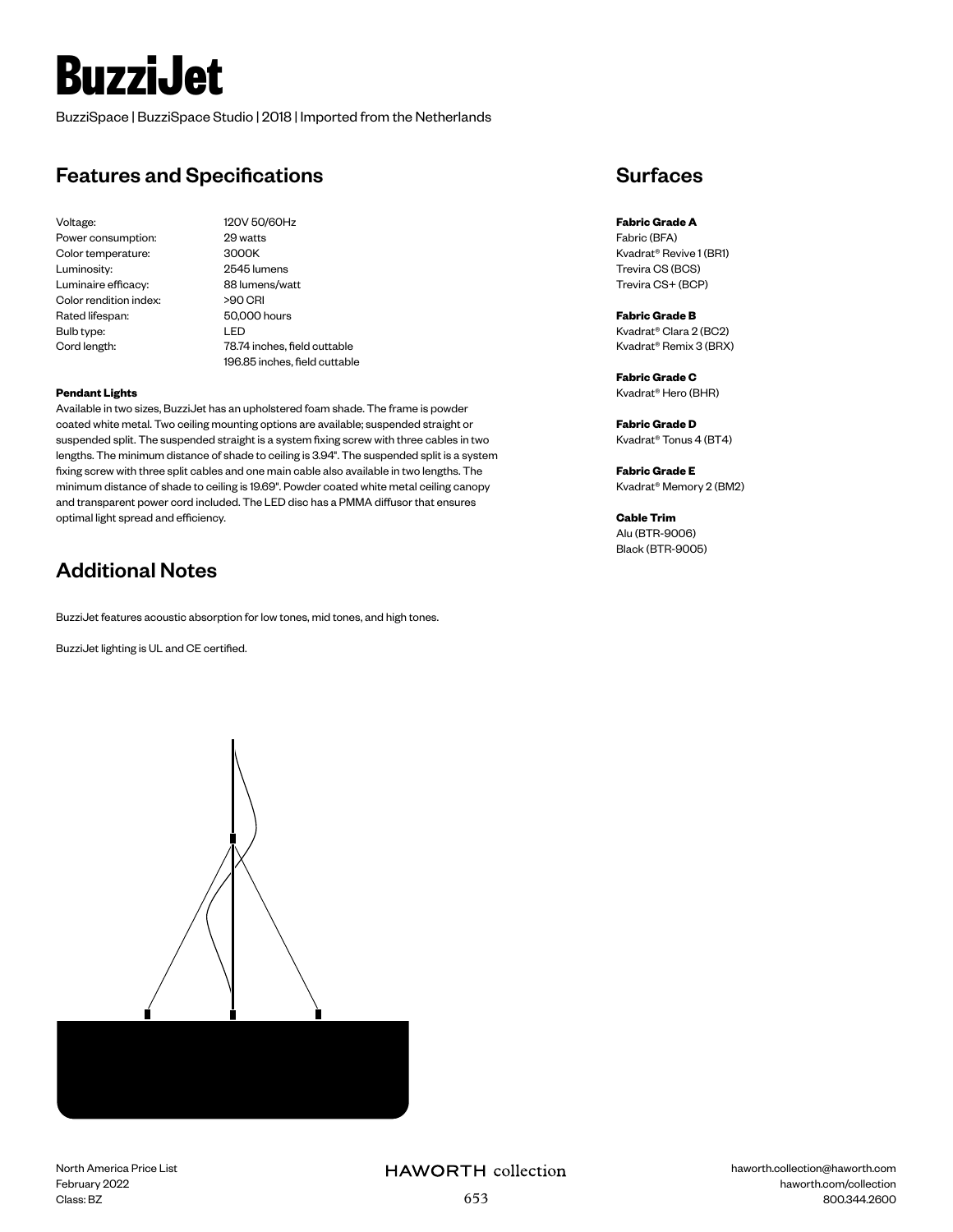# **BuzziJet**

BuzziSpace | BuzziSpace Studio | 2018 | Imported from the Netherlands

### **To order, specify:**

- 1. Product number
- 2. Upholstery and color
- 3. Cable trim color





## **Small Pendant Light**

| with Straight Cables    | Number       | Grade A  | <b>Grade B</b> | Grade C  | Grade D  | <b>Grade E</b> |
|-------------------------|--------------|----------|----------------|----------|----------|----------------|
| 78.74" (2000mm) Cables  | HCBZ-JTP1-1S | 3.770.00 | 3.878.00       | 3.931.00 | 3.960.00 | 4.112.00       |
| 196.85" (5000mm) Cables | HCBZ-JTP1-2S | 4.126.00 | 4.234.00       | 4.287.00 | 4.316.00 | 4.468.00       |



### **Small Pendant Light**

| with Split Cables       | <b>Number</b> | Grade A  | Grade B  | Grade C  | <b>Grade D</b> | <b>Grade E</b> |
|-------------------------|---------------|----------|----------|----------|----------------|----------------|
| 78.74" (2000mm) Cables  | HCBZ-JTP1-1T  | 3.770.00 | 3.878.00 | 3.931.00 | 3.960.00       | 4.112.00       |
| 196.85" (5000mm) Cables | HCBZ-JTP1-2T  | 4.126.00 | 4.234.00 | 4.287.00 | 4.316.00       | 4.468.00       |